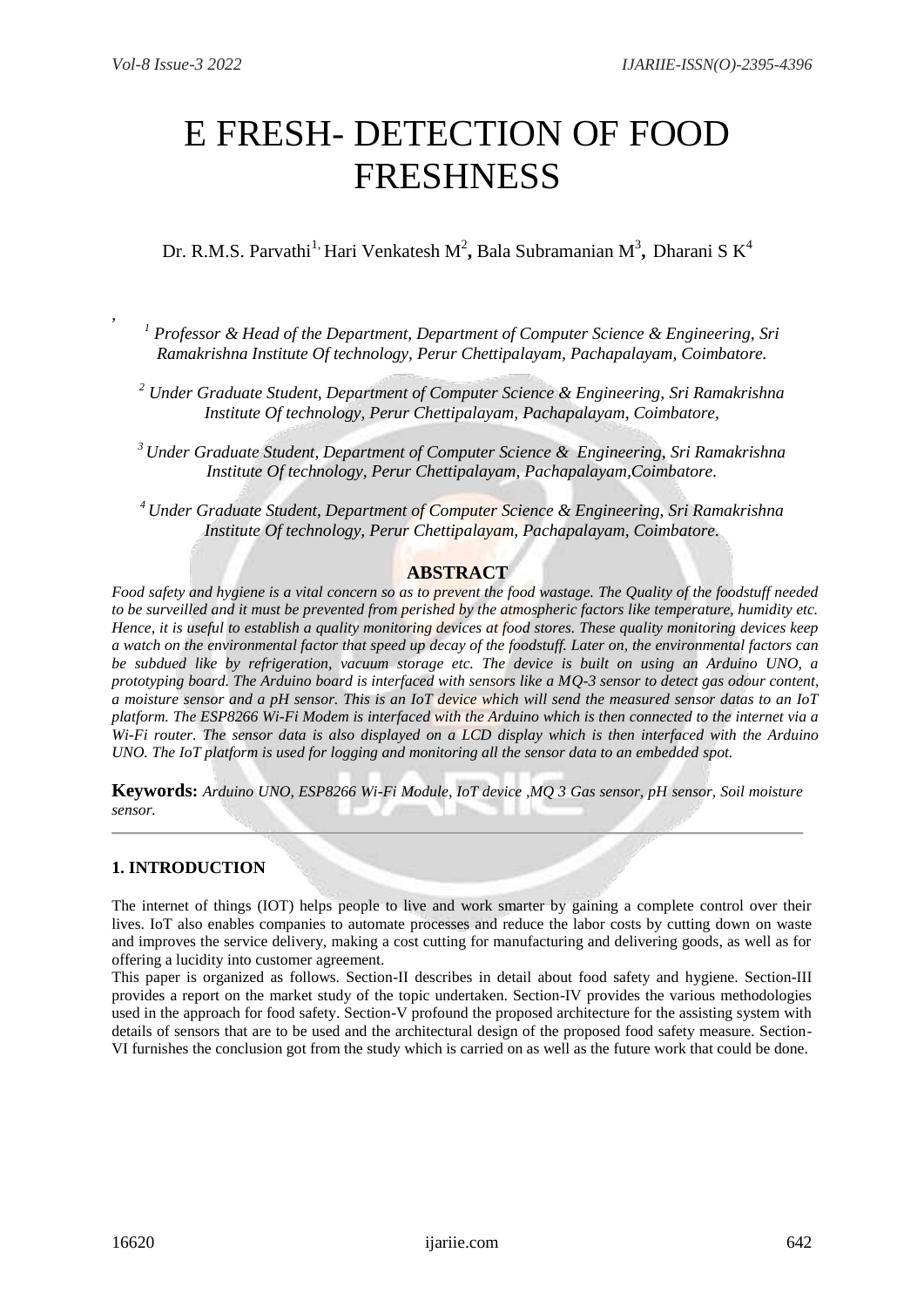## **2. FOOD SAFETY & HYGIENE**

The food, we consume should provide nourishment and provide energy to our body, which gives us the ability to do daily activities and help improves our health in direct as well as indirect ways. The food items kept at room temperature undergo a rapid bacterial growth and also chemical changes take place in the food that we consume. Taking unhealthy food leads to bad health, and can cause different food borne diseases like diarrhea, food poisoning etc.

Food poisoning is the reason for many diseases. In order to reduce those illness we use bio sensors and electrical sensors to determine the spoilage of fruits and vegetables. Freshness in fruits and vegetables is essential for consumers. While considering there are fruits that emit high levels of ethylene gas with respect to others and there are vegetables that are especially sensitive to ethylene gas. Therefore, keeping fruits and vegetables fresh for a long time is not always possible, in order to protect our health, we must consume fresh fruits and vegetables, which often cannot be determined at first sight. So, to reduce and avoid illness we have decided to develop an electronic system that is capable of indicating the state of maturation of a fruits or vegetables with use of certain sensors to determine the spoilage of fruits and vegetables. In addition, this project could be useful in the design of similar systems within other food fields. Our project model is based upon the dataset we are using. As we gather more data, various extensions can be added as well as prediction of lasting of fruits and vegetables based on the food vendor we bought from.

A smart system which can detect the novelty of household foods like vegetables, juices, dairy items, meat and fruits helps in the identification and selection of a proper pH sensor, Moisture sensor, and Gas sensor ensures to develop a smart food freshness detector for the freshness of food and tells whether to eat it or bin it.

## **3. MARKET STUDY**

The food, we consume can be affected by contamination that may occur due to improper storage or chemical changes that take place within the food. There are several viruses and bacteria that can cause food contamination and leads to numerous food borne diseases, for example Norovirus a very contagious virus is caused by the contaminated food or water. Statistics says that about 351,000 people die due to food poisoning globally every year. Globally some countries struggle on daily basis for food, due to improper preservation of foods and usage of chemicals by artificially for increasing the time span of food which causes illness in people. It is necessary to develop a system that can help people to identify the freshness of food or quality of the food items.

#### **4. LITERATURE SURVEY**

Many researchers have come up with various speculations related to detection, diagnosing and monitoring food safety and hygiene. In paper[1]the authors have proposed a system to give the good quality management in food based on electrical, and biosensors signals. In paper [2] the authors have used here two main types of freshness sensors that have been invented, which are direct sensor and indirect sensor. For the direct sensor, it senses the freshness of food directly by indicating the freshness level using ripeness, spoilage and microbial indicator. In paper [3] the authors propose an oxygen and co2 concentration monitoring system for Freshness management which is based on radio frequency identification. In paper[4] the authors have aimed at designing a programmable digital electronic platform, equipped with gas sensors and wireless networks for the development of a low-cost and rapid electronic prototype to monitor and record the levels of volatiles and exchange of oxygen and Co2 of a fruit and estimate a relationship between the gases in order to find an automated way to the determinate the level of food spoilage.

In paper [5] the author aimed at detecting spoiled food using appropriate sensors and monitoring gases released by the particular food item. A micro controller that senses this, triggers an alert using internet of things, so that appropriate action can be taken. To expand the accuracy of detection, instead of relying on value of one sensor, the cumulative value of both oxygen and ammonia sensors are arrived for decision. In paper [6] the authors piloted heterogeneous IoT devices, cloud services, and an Android application. To keep track of food quantity they have obtained UV Sensor which gives us the occupancy of the box in which the food is kept from which food quantity and quality can be calculated. A MQ4 gas sensor is to detect methane gas in the atmosphere which tells the quality of the food. In paper [7] they used a non-invasive technique using machine learning (ML) to monitor variations of MC in fruits using the terahertz (THz) waves with Swissto12 MCK in the frequency range of 0.75 THz to 1.1 THz. They have used, multi-domain features which are extracted from time- frequency, and time-frequency domains, and applied three ML algorithms such as support vector machine (SVM), k nearest neighbor (KNN) and Decision Tree (D-Tree) for the accurate assessment of MC in both apple and mango slices.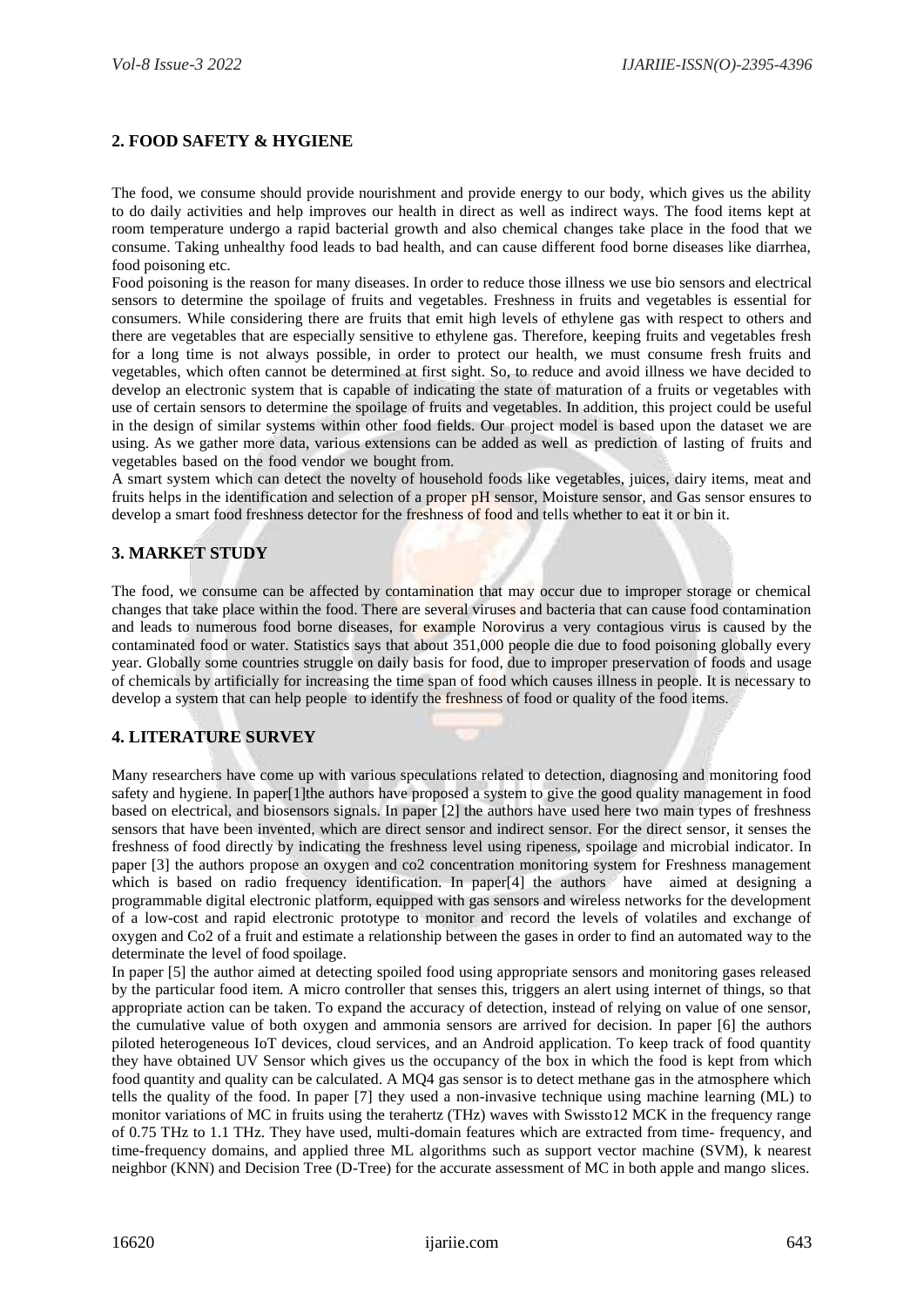#### **5. METHODOLOGY**

An IoT ecosystem consists of web-enabled smart device system that use embedded systems, such as processors, sensors and communication hardware, to collect, send and act on data they have acquired from their environments. IoT devices share the sensor data they have collected by connecting to an IoT gateway or other edge device where data is either sent to the cloud to be analyzed or analyzed locally. At times, these devices communicate with each other and act on the information they obtained from each. The devices do most of the work without human intervention, yet people can interact with the devices, for instance, to set up them, give them instructions or to access the data. The connectivity, networking and communication protocols used with these web-enabled devices largely depend upon the specific IoT applications deployed.

#### **6. PROPOSED ARCHITECTURE**

The proposed system incorporates both hardware and software implementation. The hardware implementation consists of the components such as Arduino ,Gas Sensor, Humidity Sensor. The coding for Arduino is written using Arduino IDE and it is done. This system, it only measures the value we cannot directly identify the wastage of food by means of humidity and gas In this case, the user is not aware of the wastage of the food. In the proposed system we are using a MQ3 series gas sensor to detect the emitting gases from spoiled vegetables and fruits. The system uses an ARDUINO UNO embedded hardware which connects the nodemcu-ESP8266 for data transfer. A LCD monitor is used to continuously display the monitored values. The sensors are connected to the arduino board along with nodemcu and powered to detect any emission from the spoiled fruits and vegetables. This proposed system is designed keeping in mind a healthy future .



Figure 1:Block Diagram of Proposed solution

## **7. CONCLUSION & FUTURE SCOPE**

Our study provides an insight to increase the quality of life, through the usage of intelligent sensor systems to warn the individuals when a food expires, or when certain properties of the food packaging are changed. In this project, we presented a portable system for monitoring vacuum packed foods. The reference parameters measured in the empty container were almost found to be constant

In future works, an additional experimental data must be collected in order to improve the system performance, and the detection of system under development will be tested for refrigerated vacuum-packed foods. This system will be miniaturized and will help elderly and disabled persons by alarming them if the food starts spoiling. An option for connecting the Smartphone with the monitoring system will further simplifies the process of monitoring the state of stored food and hereby food spoilage.